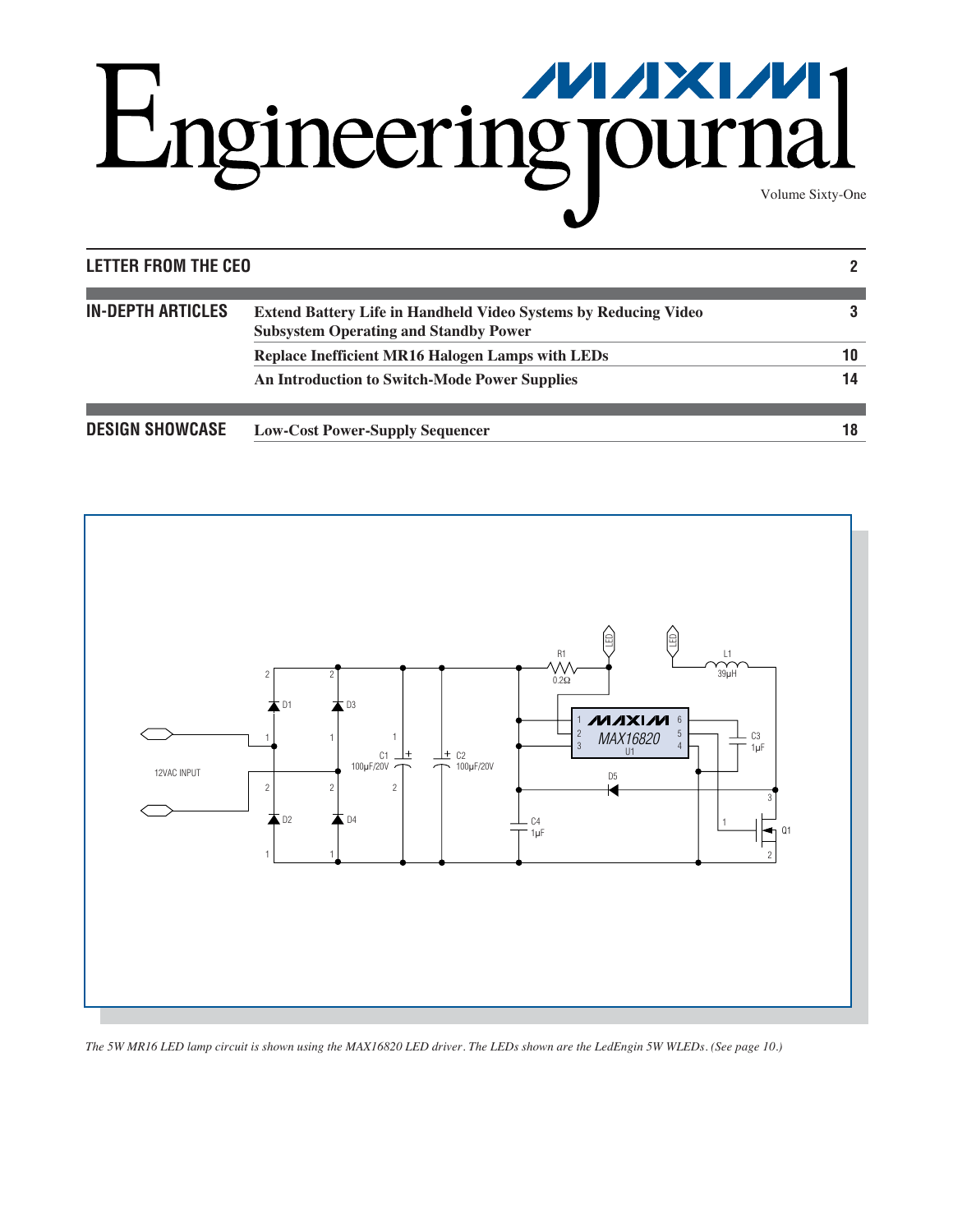# Letter from the CEO

#### **Maxim: A Technology Powerhouse**

As we approach Maxim's 25th anniversary, it is timely to review our achievements and the advantages that they have provided to the electronics industry.

In the 80s, Maxim was known mostly for single-chip RS-232 solutions and microprocessor supervisors. In the 90s, we became a major force in power management, introducing a myriad of switching and linear supplies, and becoming the dominant supplier of the highest efficiency switchers to the notebook computer industry. Nearly everyone who reads this will have used a notebook with at least one of Maxim's power-management chips inside.

Over the years, we have developed into a large, very diverse operation with 26 major product lines, including: wireless RF, optical communications, audio, video, data conversion, and thermal management. You can see our entire list of product lines at www.maxim-ic.com. We also supply custom, large-scale integration devices to major players in very highvolume applications, such as cell phones, digital cameras, flat-panel television and PC monitors, notebook computers, and personal media players.

We began the company buying wafer production from foundries. We bought our first fab in 1989, enabling us to reduce costs, improve quality, and, most importantly, to develop exclusive processes to give our products unique performance capabilities. Now we have five fabs that provide 97% of our wafer production: San Antonio, TX; Dallas, TX; San Jose, CA; Beaverton, OR; and most recently, Irving, TX. We run over 160 proprietary wafer process technology variations in our four original fabs. This gives us tremendous potential for growth, and the confidence that we will be able to support your product delivery needs as your demands increase.

But manufacturing is not just about wafer fabrication. We have always had our own test operations, and now we have three large test facilities: one in Thailand and two in the Philippines. Test facilities in California, Oregon, and Texas are also operational, though over 98% of the job is done in our factories outside the USA.

Design, too, is spread around the world, with over 30 design centers in the USA, China, India, Japan, Korea, France, Italy, Turkey, the UK, and several other European countries. We also have sales offices in most of the industrialized world, with a total of 22 offices in 14 countries. So with all of our design, manufacturing, and sales facilities, our global operations have expanded to 18 countries.

We have distributors in 55 countries, plus we cover 15 of those countries with 6 branches of our own distribution company, Maxim Direct. Also, we supply to many other countries through our on-line sales service. Our customers include the most significant brands in consumer, computing, communications, and industrial markets. With over 35,000 customers in 55 countries, our reach is global.

Keeping the engineer in mind, we define, make, and test our own products in large quantities to very high standards. Having such a broad range of products and a global presence, Maxim is able to fulfill requirements for diverse geographical markets and numerous technical markets. We can be a partner with companies of any size, with any needs, in any location.

We are always at your service,

Toluca

Tunç Doluca President and Chief Executive Officer

The Maxim logo is a registered trademark of Maxim Integrated Products, Inc. © 2007 Maxim Integrated Products, Inc. All rights reserved.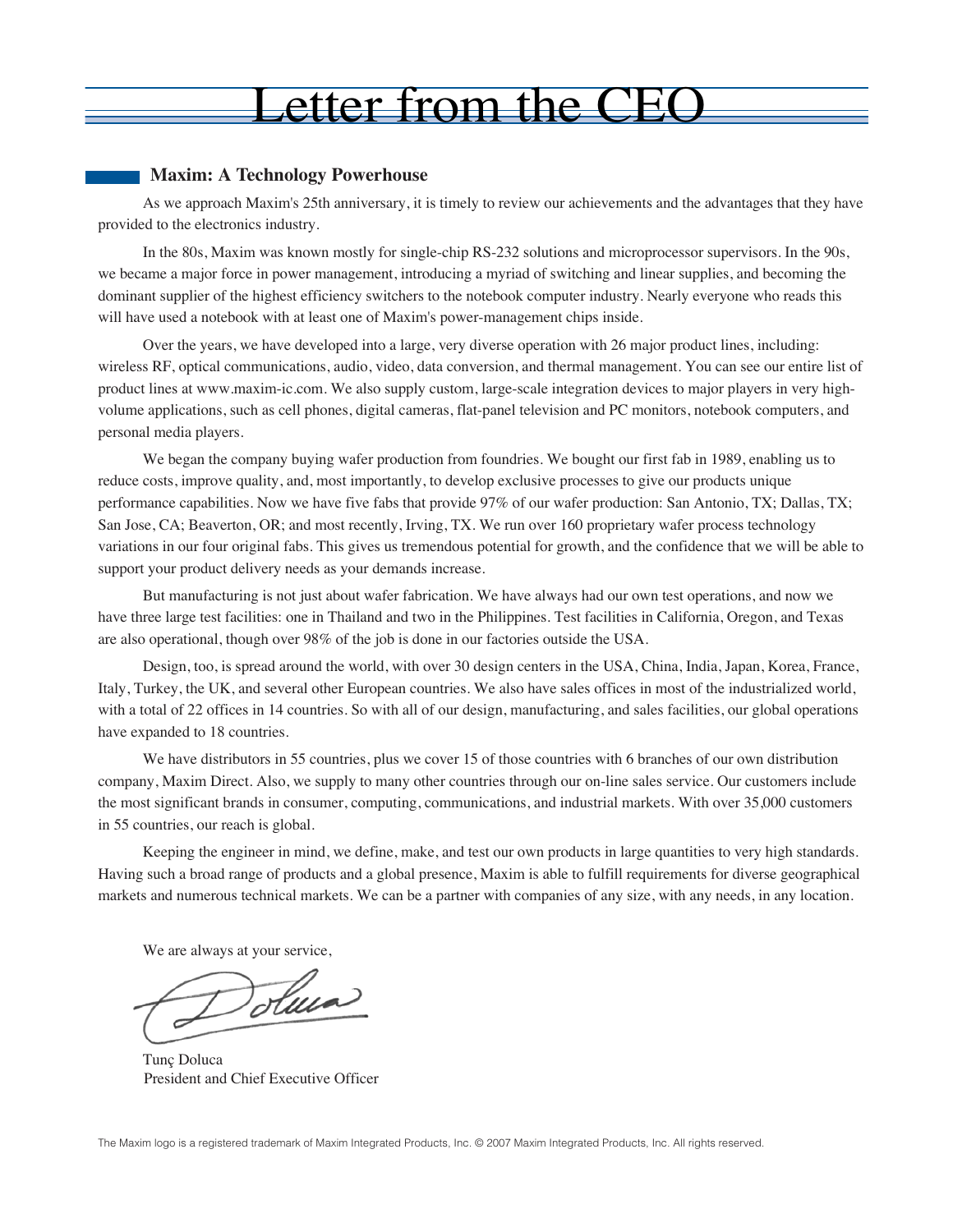# **Extend Battery Life in Handheld Video Systems by Reducing Video Subsystem Operating and Standby Power**

*Increasing numbers of portable devices, like digital still cameras, cell phones, and portable media players, are adding composite-video output connections. In such devices, a video filter amplifier follows the video digital-toanalog converter (DAC) that generates the video signal. Today's 3.3V video filter amplifiers consume 45mW of power while processing a video signal.* 

*Battery life is an important issue with any portable equipment, and reducing the power consumption of the video system ICs is certainly preferred. As a consequence, the newest generation of video filter amplifiers, which operate from 1.8V, consume only 12mW—nearly a 70% reduction in power consumption.*

#### **Where Does All the Power Go?**

In the simplest analysis, each circuit consumes power for its own operation and for driving the load. In **Figure 1**, the power supply provides total current  $(I_T)$  to the circuit, where  $I<sub>O</sub>$  is the quiescent current for the operational amplifier and  $I_L$  is the load current.

Power is calculated by multiplying the current by the supply voltage. The quiescent power consumption  $(P<sub>O</sub>)$ , the load power consumption  $(P<sub>L</sub>)$ , and the total power consumption  $(P_T)$  are calculated to the first order with the following formulas:

$$
P_Q = V_{DD} \times I_Q
$$
  
\n
$$
P_L = V_{DD} \times I_L
$$
  
\n
$$
P_T = P_Q + P_L = V_{DD} \times (I_Q + I_L)
$$



*Figure 1. A single-supply operational amplifier is shown with a resistive load to ground.*

To minimize actual power consumption in a real application, both  $P_Q$  and  $P_L$  must be reduced. Decreasing any combination of  $V_{DD}$ ,  $I_Q$ , and  $I_L$  achieves this end.

Usually, IC data sheets provide specifications for only  $I<sub>O</sub>$  or PQ; they almost never describe average power consumption with a typical signal and a typical load.  $P<sub>O</sub>$  is nearly useless information for any portable video filter amplifier, because the circuit is either in shutdown or fully enabled (defined as when the video filter amplifier drives a video signal into a video load). To conserve the battery, the video filter amplifier should be in shutdown if there is no video load; enabling the video filter amplifier when there is no video load wastes the battery.

# **Power Consumption in 3.3V Video Filter Amplifiers**

When a 3.3V video filter amplifier drives a video signal into a video load, its power consumption increases, as shown in **Table 1**. Average power consumption is defined as the condition in which the video filter amplifier drives a 50% flat-field video signal into a 150Ω load to ground. The 50% flat-field signal, which appears as a gray screen on a television, is used as a proxy for a typical video signal. (The  $P_L$  depends on the picture content. A black screen requires the least power, while a white screen requires the most power.) Note how the average power consumption of the parts is quite similar, although their P<sub>O</sub> differs considerably.

#### **Table 1. Average and Quiescent Power Consumption of Various Video Filter Amplifiers**

| <b>Company</b> | Part           | <b>Supply Voltage</b> | Average<br>Current (mA) | Average<br>Power (mW) | $\mathbf{1}_{\Omega}$<br>(mA) | քօ<br>(mW) | <b>Output Style</b> |
|----------------|----------------|-----------------------|-------------------------|-----------------------|-------------------------------|------------|---------------------|
| Maxim          | <b>MAX9502</b> | 3.3                   | 13.5                    | 44.6                  | 5.3                           | 17.5       | Positive DC bias    |
| $TI^{TM}$      | <b>OPA360</b>  | 3.3                   | 12.2                    | 40.1                  |                               | 19.8       | Zero DC bias        |
| Maxim          | MAX9503        | 3.3                   | 13.2                    | 43.4                  | 12                            | 39.6       | $Direct Drive^{TM}$ |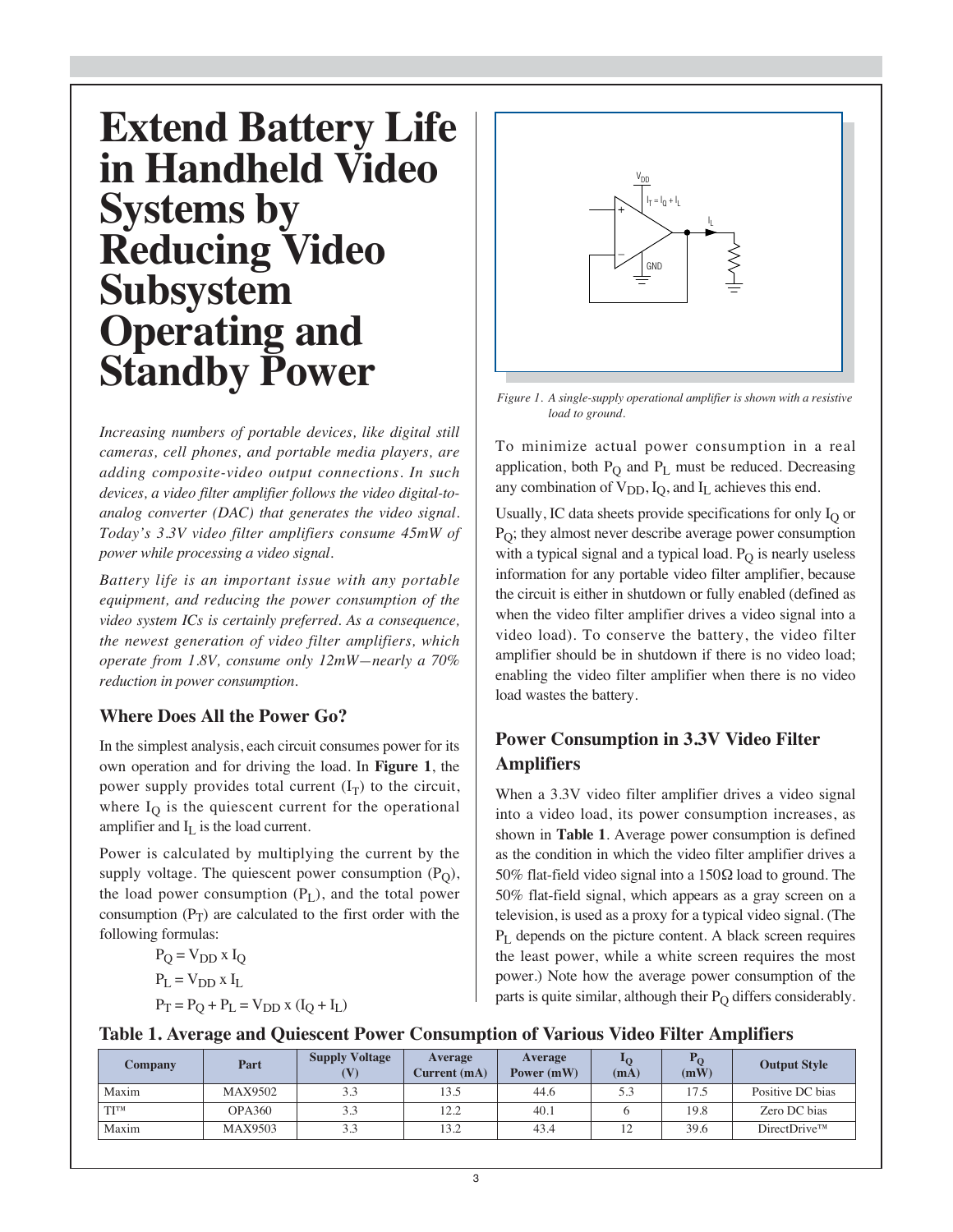

*Figure 2. The MAX9502G application circuit shows the input and output of a 50% flat-field signal.* 



*Figure 2a. This 50% flat-field waveform is input into the video filter amplifiers being considered.* 

The increase in power consumption from driving a video signal into a video load greatly depends on the output style of the video amplifier. The MAX9502 outputs a video signal with a positive DC bias (see **Figure 2**). Maintaining the output signal's positive DC bias would cause an increase in overall power consumption. Therefore, the MAX9502 must source approximately 8.7mA (calculated by dividing the voltage, represented by the heavy blue line in **Figure 2b**, by 150Ω).

At its output, the OPA360 (in Table 1) can work with a SAG network, which is composed of two AC-coupling capacitors (**Figure 3**). These capacitors break the DC connection between the output and the load. As a result, the amplifier does not need to source or sink any current to maintain the bias at the output, thereby minimizing the power increase.

By using Maxim's DirectDrive technology, the MAX9503 outputs a video signal with close to zero DC



*Figure 2b. In the MAX9502G's output waveform, the blue line indicates the approximate DC average of a 50% flat-field signal.* 

bias, but does not require any AC-coupling capacitors (see **Figure 4**). This technology allows the MAX9503 to pull the output below ground because an on-chip, inverting charge pump creates a negative supply voltage. Although DirectDrive increases the  $P<sub>O</sub>$ , the MAX9503's average power consumption is in the same range as the MAX9502 and the OPA360 because the  $P_L$  is lower. The MAX9503 needs to source less current because the DC bias is close to ground.

## **The New Generation: 1.8V Video Filter Amplifiers**

The MAX9509, the first part in Maxim's newest video filter amplifier family, dramatically reduces both average power consumption and PQ, as can be seen in **Figure 5**. Its supply voltage  $(V<sub>DD</sub>)$  has been reduced from 3.3V to 1.8V, which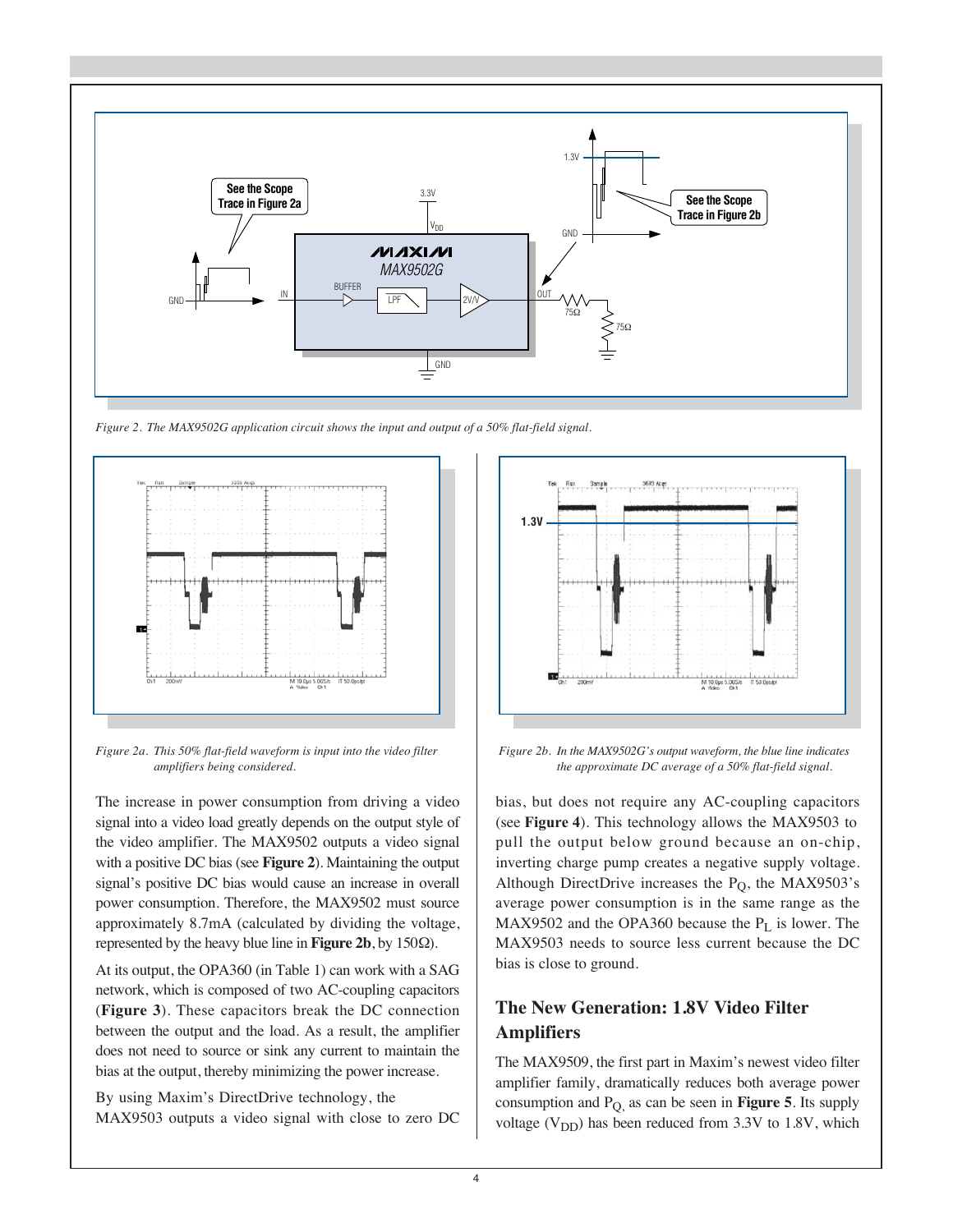

*Figure 3. Given a 50% flat-field signal, the OPA360 application circuit minimizes power increase because the capacitors break the DC connection between the output and the load.*



*Figure 3a. The OPA360's output waveform contains a blue line indicating the approximate DC average of a 50% flat-field signal.*

is the digital I/O voltage to which mobile phones are migrating. The quiescent supply current  $(I<sub>O</sub>)$  has also been reduced from 12mA to 3.1mA (see **Table 2**).

See the sidebar, *Circuit Considerations for 1.8V Video Filter Amplifiers*, for special issues to address when designing video circuits utilizing the new 1.8V digital I/O voltage.

DirectDrive is absolutely necessary when the video filter amplifier operates from a 1.8V supply. An amplifier with a voltage-mode output stage must swing at least  $2V_{P-P}$  to output a composite video signal. A traditional amplifier operating from a single 1.8V supply does not have enough headroom to handle a  $2V_{P-P}$  output signal. With DirectDrive, however, the integrated inverting charge pump creates a noisy -1.8V supply; a negative linear regulator then increases the -1.8V supply to -1V with minimal

charge-pump noise. Therefore, with a supply voltage that spans -1V to +1.8V, the MAX9509 now has just barely enough headroom to output the  $2V_{P-P}$  video signal.

With the combination of low supply voltage, low I<sub>Q</sub>, and the DirectDrive output stage, the MAX9509's average power consumption (Table 2) is significantly lower than that of the 3.3V-generation devices seen in Table 1. What is remarkable is that the MAX9509's average power consumption is lower than the  $P<sub>O</sub>$  of the 3.3V video filter amplifiers.

One of the concerns with operating high-speed circuits at such low power is that the noise will greatly increase. This is because the circuits operate at lower current levels than normal. Noise was carefully considered during the MAX9509's design process, and this device has a very respectable peak signal-to-noise ratio (SNR) of 64dB, which is more than enough for consumer applications. To become visible on the television screen, the peak SNR needs to be around 40dB.

Having a noisy charge pump on the same die as the filter and amplifier was a major design concern. The charge pump could potentially inject switching noise into the delicate video waveform. The isolation between the MAX9509's charge pump and the video-signal-path circuitry is so effective that the charge-pump noise is not evident on a frequency sweep (**Figure 6**) and is barely noticeable in the time domain (**Figure 7**).

From the perspective of the consumer, neither wideband noise nor charge-pump noise are visible on a video screen displaying a signal output by the MAX9509.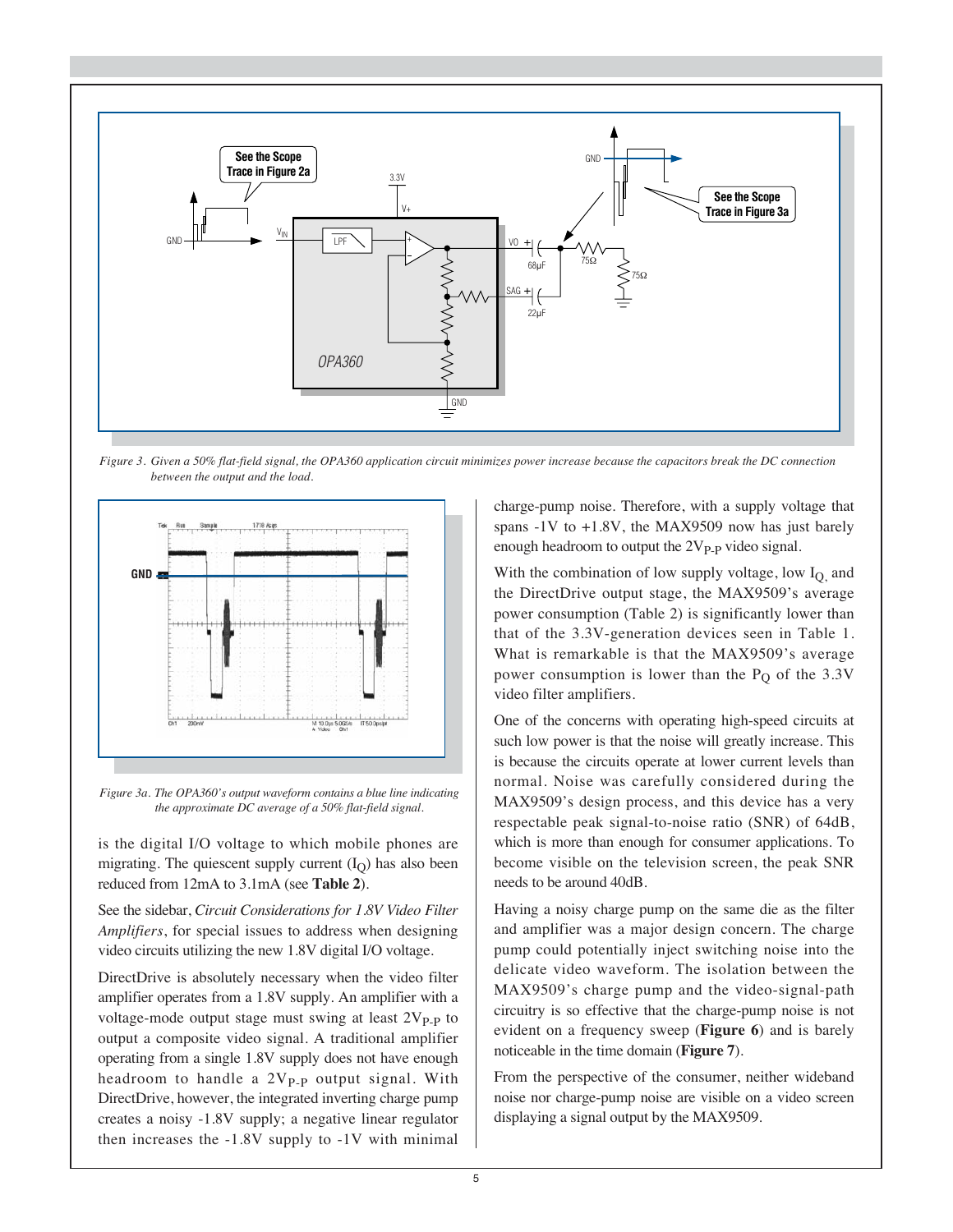

*Figure 4. A 50% flat-field signal is processed through the MAX9503G application circuit.*



*Figure 4a. The MAX9503G's output waveform has a blue line indicating the approximate DC average of a 50% flat-field signal.*

## **Future Direction for Low-Power Video Filter Amplifiers**

While recent developments have been made in low-power video filter amplifiers, IC designers still have work to do.

Consider video-load detection. If, for example, a video filter amplifier could electrically detect the load and provide load status to the microcontroller operating a system, then the video output circuitry could be turned on only when a valid video load was present. As a result, the system could manage video power more intelligently. The current method of video-load detection is to turn on the video output circuitry upon the mechanical detection of a jack insertion. This could waste battery power if the other end of the cable were not actually plugged into the jack of a television or other video monitor. A side benefit of

electrical video-load detection is that it needs only a standard connector instead of a connector with mechanical jack sense, which adds cost and increases space compared to a standard connector.

Low power consumption has always been important in portable devices, but it is becoming more important even for wall-powered devices because of higher energy costs and concerns about global warming. Hence, the trend is for more intelligent power management to be integrated into analog chips. For the video filter amplifier, not only must it be low power, but it must have video-load detection, videoinput detection, and control circuitry to cycle through operating modes. The greatest challenge will be to add intelligent power management without significantly increasing cost, as video chips are mostly used in competitively priced consumer electronics.

TI is a registered trademark of Texas Instruments. †U.S. Patent #7,061,327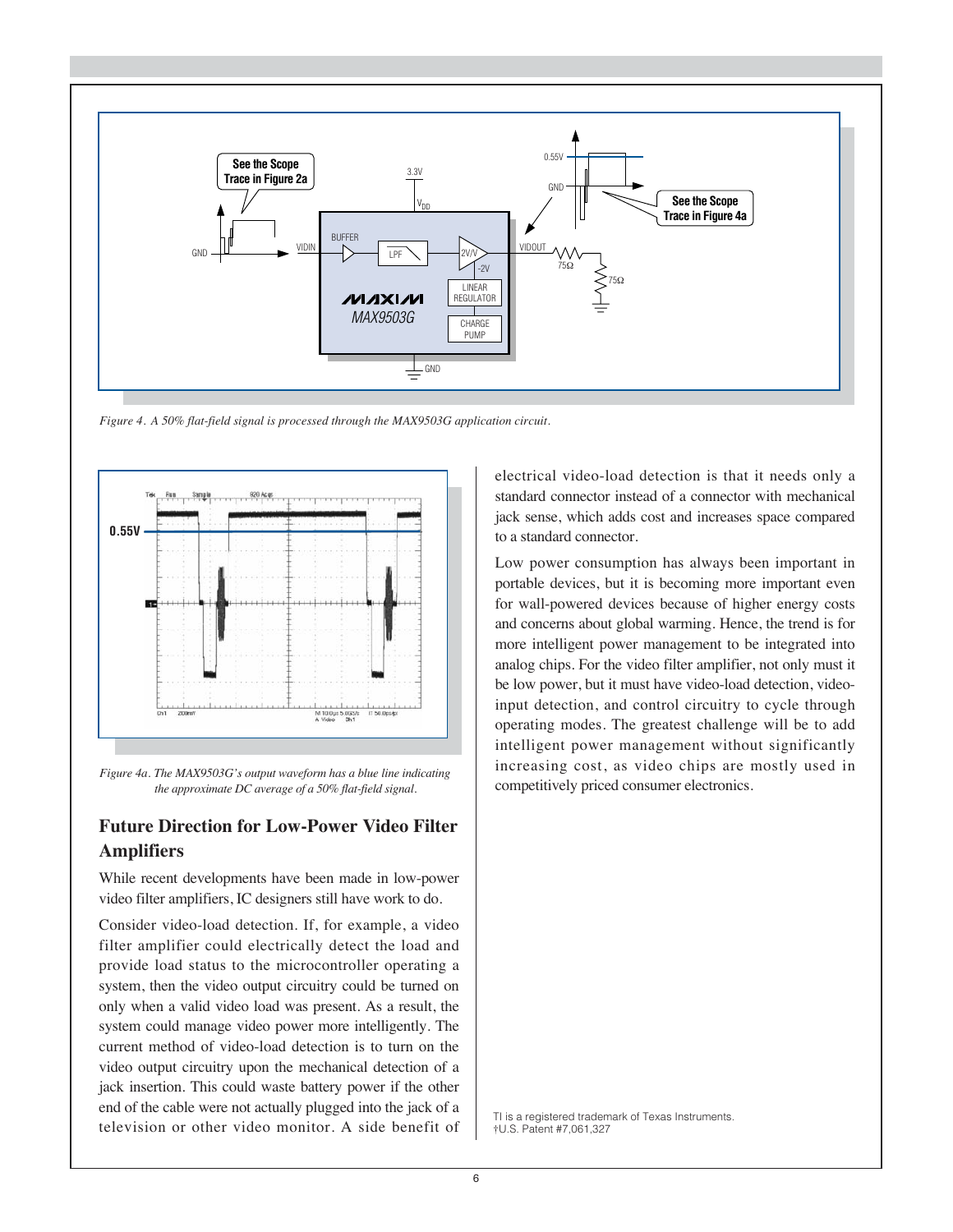

*Figure 5. The MAX9509 1.8V application circuit processes a 50% flat-field signal, showing significantly reduced power consumption.* 



*Figure 5a. A 50% flat-field waveform is input into the MAX9509; it has one-quarter the amplitude of the waveform used in Figure 2a.* 



*Figure 5b. In the MAX9509's output waveform, the blue line indicates the approximate DC average of a 50% flat-field signal.* 

|  | Table 2. Average and Quiescent Power Consumption of the MAX9509 |  |  |  |  |  |
|--|-----------------------------------------------------------------|--|--|--|--|--|
|--|-----------------------------------------------------------------|--|--|--|--|--|

| Company | Part           | <b>Supply Voltage</b> | Average<br>Current (mA) | <b>Average Power</b><br>(mW) | ∩⊥<br>(mA) | (mW) | <b>Output Style</b> |
|---------|----------------|-----------------------|-------------------------|------------------------------|------------|------|---------------------|
| Maxim   | <b>MAX9509</b> | $\circ$<br>1.0        | U.J                     |                              | ه د        |      | DirectDrive         |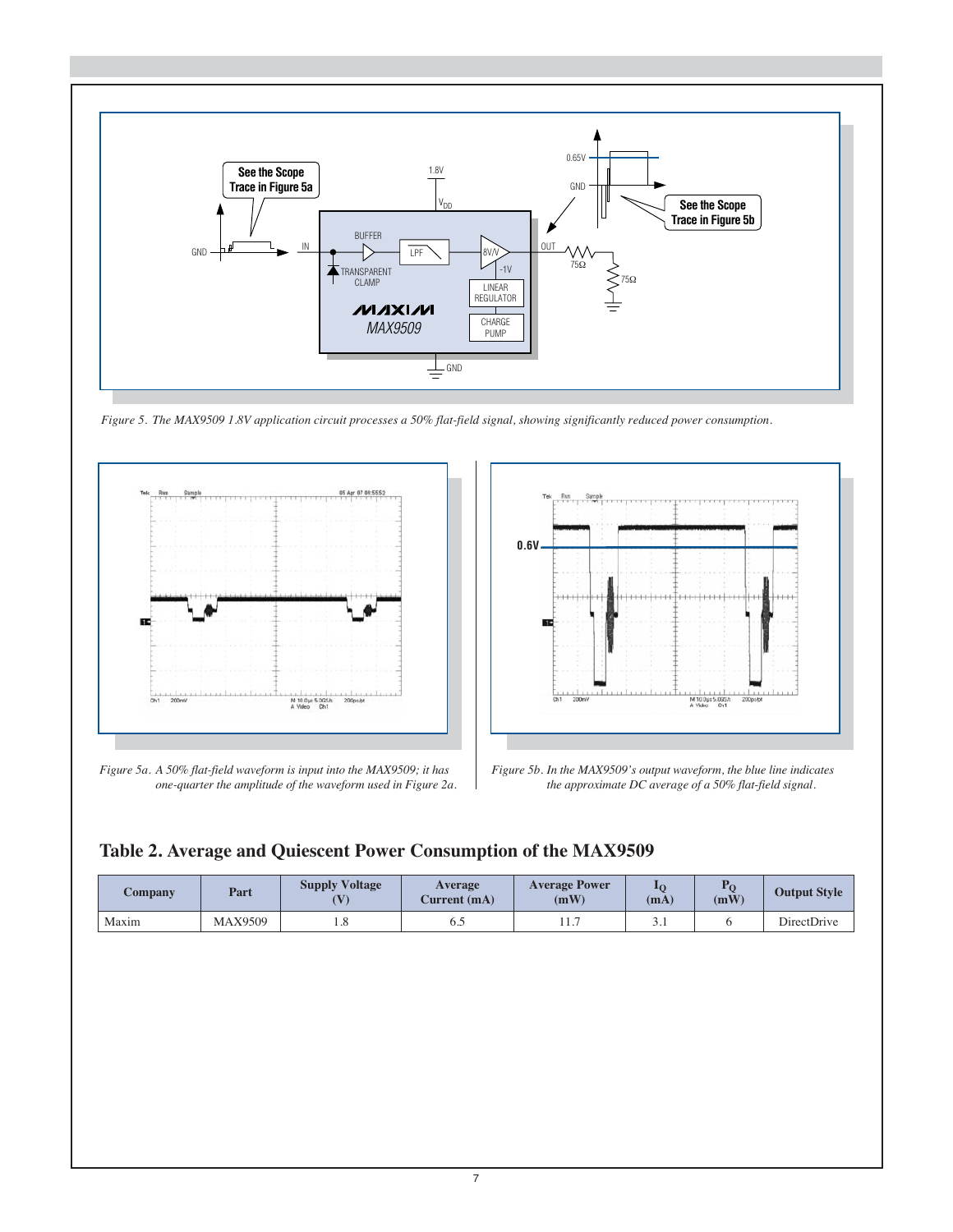

*Figure 6. Charge-pump frequency spikes are not discernable when measuring the MAX9509's noise vs. frequency.*



*Figure 7. The MAX9509's output (bottom trace) is measured vs. time, taken with respect to a 1VP-P video signal. The spikes are 1.4mV<sub>P-P</sub>. The top trace is the voltage on the top plate of the charge pump's flying capacitor.*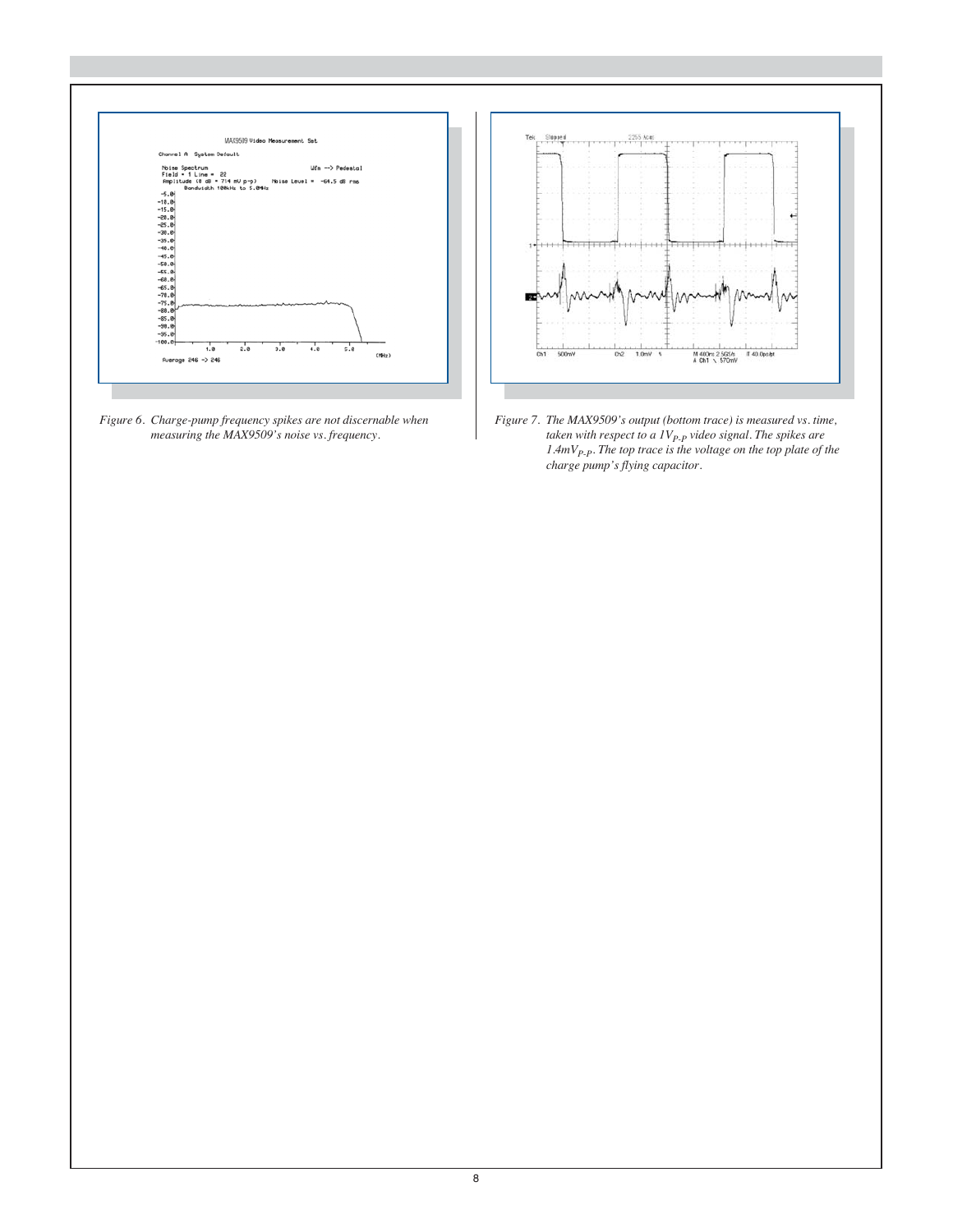# **Circuit Considerations for 1.8V Video Filter Amplifiers**

When designing a low-power 1.8V video filter amplifier, special considerations must be made. Choose bias current values wisely to allocate the supply current where it is most productive. Careful layout techniques result in smaller parasitics and good device matching. Finally, carefully question and analyze the current used in all branches of the circuit. These efforts optimize power consumption, reducing the bandwidth of the circuitry to only what is required to maintain the necessary frequency response and video performance.

The power consumption of the MAX9509 is lower than in previous generations through careful circuit design and by taking advantage of Maxim's advanced BiCMOS process technology. All of the circuits from the previous generation of video designs were analyzed and optimized to result in the lowest power consumption while still maintaining adequate performance for the intended applications. For example, the number of times that a bias current is mirrored between supply rails in the MAX9509 was reduced; use of the generated negative rail was also minimized. Additionally, proprietary circuitry was applied to

eliminate distortions that would otherwise be introduced by running the amplifier on such lean currents.

The MAX9509's power consumption was also reduced by Maxim's advanced analog process technology, which permits the optimal selection of components (e.g., bipolar vs. MOS) for the particular video signal path. The MAX9509's 5-pole filter eliminates an extra biquad filter stage needed for previous generations of amplifiers with 6-pole filters (**Figures 8** and **9**). The difference in filter specifications between a 5-pole and 6-pole filter is minimal for consumer applications, and the elimination of a biquad filter stage enables greater than 10% reduction in overall supply current.

Through careful partitioning of the filter and amplifier circuitry, the requirements of each block in the signal path can be optimized to use less total current for a given set of system specifications. For example, to achieve the gain of 8 in the MAX9509, a gain-of-4 preamplifier is used within the filter. Therefore, only a gain of 2V/V is required in the final video amplifier (Figure 9), thus reducing the requirements, and hence the power needs, of the final video amplifier. The overall power consumption of both amplifiers is low and optimized for the function being performed.



*Figure 8. Previous generations of video filter amplifiers had 6-pole filters.*

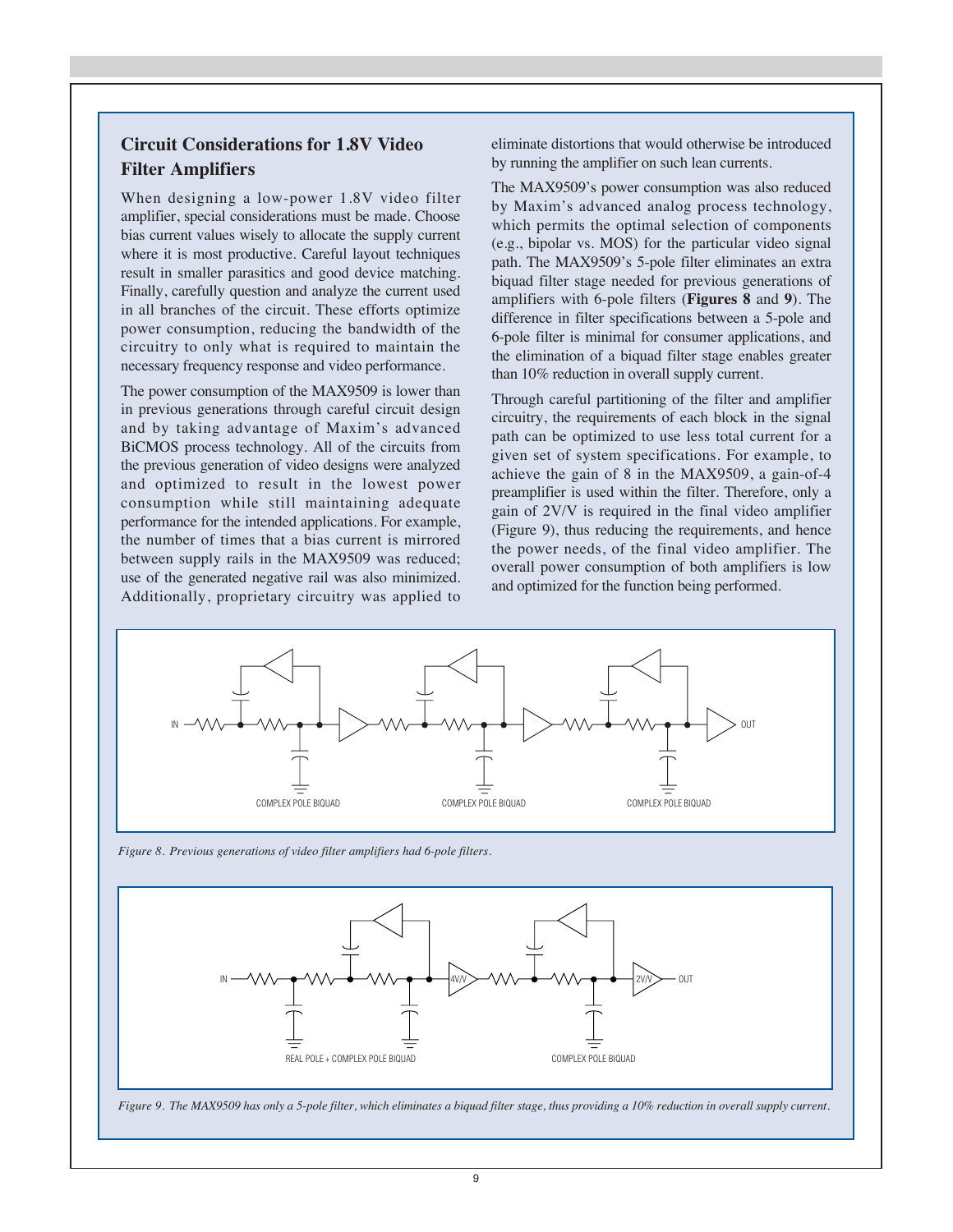# **Replace Inefficient MR16 Halogen Lamps with LEDs**

*Halogen MR16 lamps are widely used in professional store and home decorative lighting applications, though they have several disadvantages that limit their potential. The power dissipation of the most commonly used halogen MR16 lamps ranges from 10W to 50W, and their light output ranges from 150 lumens (lm) to 800lm. That equates to an efficacy of about 15lm/W, or a luminous efficiency of 15%. The lifetime of a typical halogen bulb is limited to about 2000hrs. Additionally, the filament should not be exposed to high levels of vibration to prevent the bulb from failing prematurely.* 

*Today's LED technologies offer an MR16-compatible, solid-state, cost-effective alternative to halogen lamps. For example, the latest generation of 5W (single-chip, 4mm x 4mm package) and 10W (four-chip, 7mm x 7mm package) high-power LEDs from LedEngin™ generate typical efficacies of 45lm/W at 1000mA with a junction temperature*  $(T_I)$  of  $+120$ °C. Under actual operating *conditions, these specifications equate to typical lumen output levels of 155lm (at 1000mA,*  $T_I = +120^{\circ}C$ *) for the 5W package and 345lm (at 700mA,*  $T_J = +120^{\circ}C$ *) for the 10W package. When these LEDs perform at the same brightness level as halogen bulbs, power dissipation can be reduced by about 50%. In addition, LedEngin predicts a*

*remarkable lumen maintenance of 90% (at 100khr,*  $T<sub>J</sub>$  *= +120°C), thus eliminating the need for bulb replacement throughout the life of the product.*

## **MR16 LED Reference Design**

For the MR16 LED reference design shown in **Figure 1**, Maxim selected the LedEngin 5W white LEDs (WLEDs) to demonstrate the 1000mA drive capabilities of the MAX16820. **Tables 1** and **2** detail the parts list and electrical specifications of the MR16 reference design, which has a  $12\text{VAC} \pm 10\%$  input voltage typical of most MR16 applications.

## **Table 1. Parts List for the 5W MR16 LED Lamp Driver Circuit**

| <b>Designation</b> | <b>Description</b>                                                            |
|--------------------|-------------------------------------------------------------------------------|
| $D1-D4$            | Rectifier diodes<br>1N4001                                                    |
| C1, C2             | $100\mu$ F/20V tantalum capacitors or one<br>220µF/25V electrolytic capacitor |
| C <sub>4</sub>     | $1\mu$ F/25V ceramic capacitor                                                |
| R <sub>1</sub>     | $0.2\Omega \pm 1\%$ sense resistor<br>IRC LRC-LR1206LF-01-R200-F              |
| C <sub>3</sub>     | $1\mu$ F/6.3V ceramic capacitor                                               |
| O1                 | <b>MOSFET</b><br>FDN359BN                                                     |
| D5                 | Freewheeling diode<br><b>FBR130</b>                                           |
| U1                 | MAX16820                                                                      |
| L1                 | $39\mu$ H/1.2A buck inductor<br>Sumida CDRH6D38NP-390NC                       |

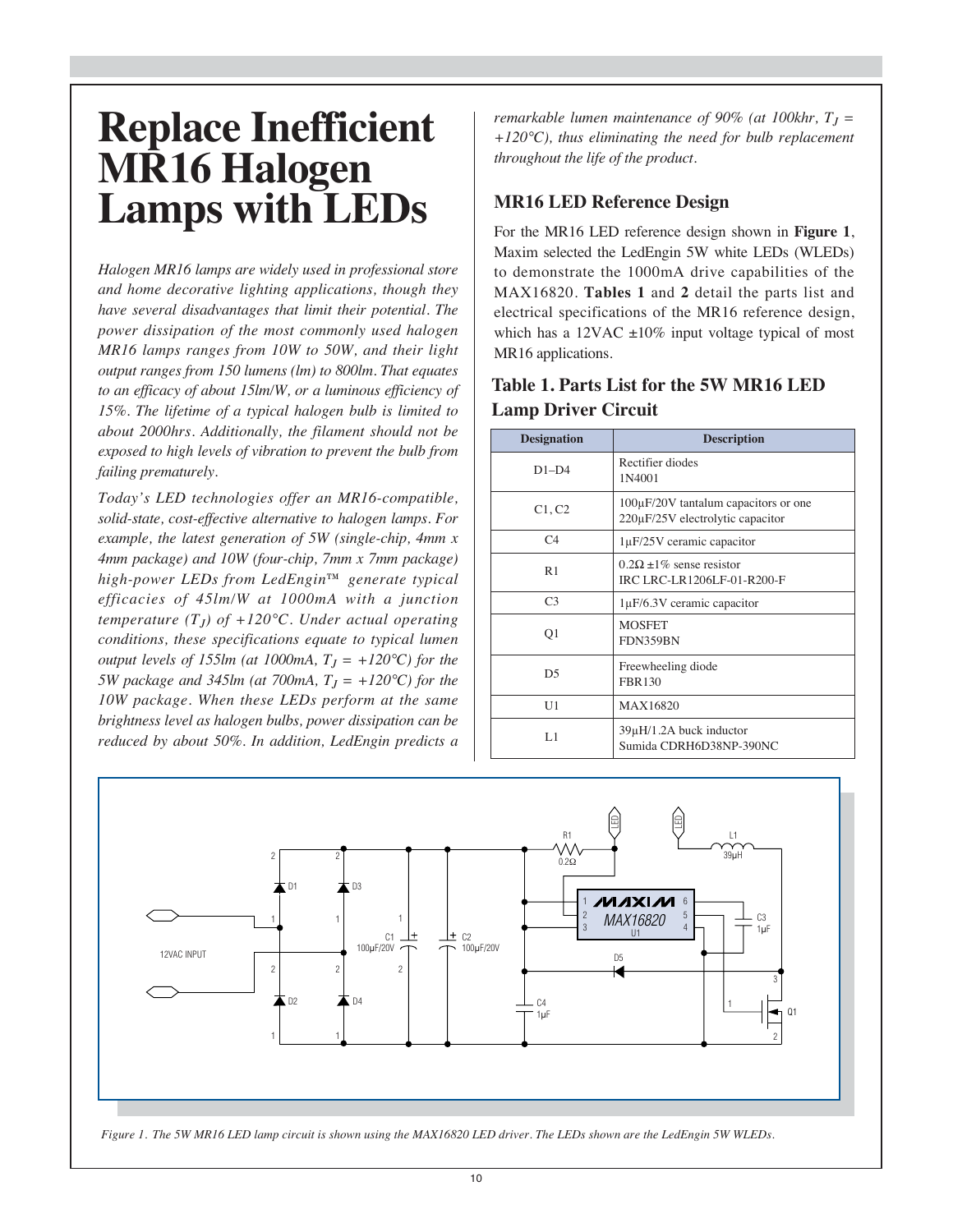## **Table 2. Electrical Specifications for the 5W MR16 LED Lamp Driver Circuit**

The MAX16820 has been specifically designed for LED driver applications targeting, among others, LED-based MR16s. The device was, therefore, the logical choice for the MR16 LED lamp circuit. The MAX16820 is available in a very small, 6-pin TDFN package, operates over a 4.5V to 28V input voltage range, and can drive external, costeffective MOSFETs for a broad range of LED current-drive capabilities. It is specified over the wide, automotive operating temperature range  $(-40^{\circ}C)$  to  $+125^{\circ}C$ ), which allows the MAX16820 to be safely operated in the hightemperature environment of the MR16 light fixture. While the MAX16820 can control power levels up to 25W or even higher, its 2MHz (typ) switching frequency requires only small external inductors and capacitors, which allows the driver circuit to be placed in the MR16 fixture.

Figure 1 shows a 5W MR16 LED lamp driver composed of a rectifier bridge (D1–D4), 100µF filter capacitors (C1 and C2), and a buck converter circuit. The buck LED converter is composed of the MAX16820, buck inductor (L1), power MOSFET (Q1), freewheeling diode (D5), and sense resistor (R1).

5W high-brightness LEDs (HB LEDs) require 1A of drive current. The buck LED driver is designed to output 1A DC current. The hysteretic control method is used to control this buck inductor current which, in turn, provides the LED with its 1A current requirement. The hysteretic control implemented in MAX16820 results in a simple and very robust driver, delivering 5% LED current accuracy.

To make a 5W HB LED run at a constant 1A current for the entire line-frequency period, DC bus filter capacitors are added to limit the DC bus voltage ripple. The total capacitance should be at least 200µF provided by tantalum or electrolytic DC capacitors with a 220µF/25V rating for low cost.

To keep the accuracy of the output current high enough, the inductor current's maximum ∆I/∆T should be limited to less than 0.4A/µs. As shown in Figure 1, the maximum voltage drop on the inductor is  $V_{L1MAX}$ . The following equations can be used to calculate the value of the inductor L1:

$$
V_{LIMAX} - V_{AC\_IN} x (1 + \delta) x \sqrt{2} - V_0 \qquad Eq. 1
$$
  

$$
L1 = \frac{V_{LIMAX}}{\Delta I/\Delta T}
$$
 Eq. 2

For  $V_{AC}$  IN = 12V,  $\delta$  = 10%, and  $V_{O}$  = 3.6V, L1 must be greater than 37µH. Therefore, 39µH is the standard value chosen for L1, where  $\delta$  is the allowed AC-input-variation percentage and  $V<sub>O</sub>$  is LED forward voltage.

The design was tested using a LedEngin 5W WLED-based MR16 light fixture; **Figure 2** shows the setup. The benchtest waveforms for this design are shown in **Figures 3** through **6**. The input voltage is 12VAC (nom), and the output current ripple is approximately 10%.



*Figure 2. The LedEngin LED-based MR16 lamp has a very unique heatsink for dissipation of heat into the air. The MAX16820-based lamp driver board is placed just behind the heatsink.*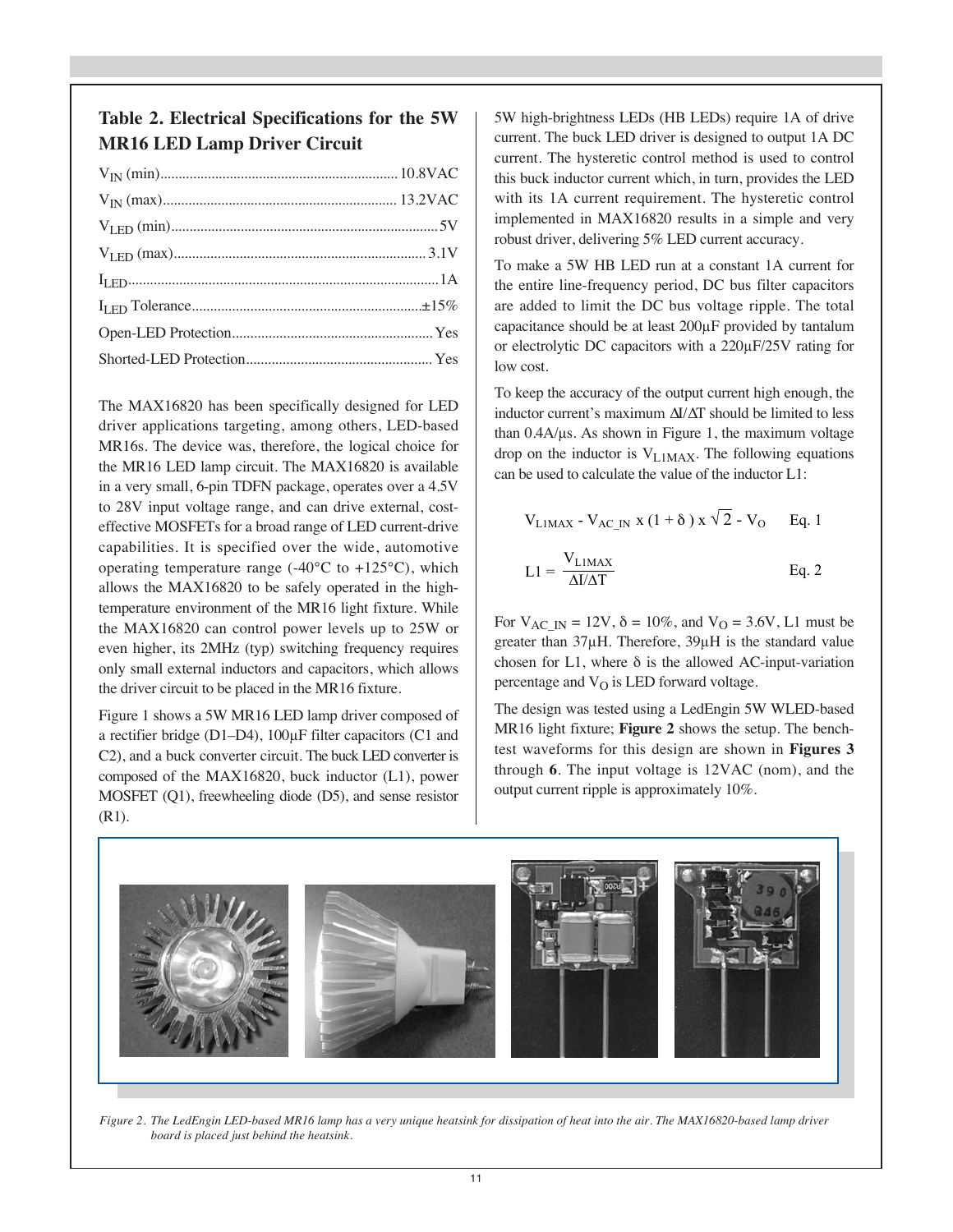

*Figure 3. The first MR16 reference design bench test has the input AC current as CH1, and the output DC current as CH2.*



*Figure 4. This detailed waveform has the output current ripple as CH2.*

Figure 4 shows that, with a 200µF DC filter capacitor, the DC-bus voltage ripple is 8.5V. The MAX16820-based hysteretic mode control is shown to have very good lineregulation performance. The output LED current has minimal variation as a result of the input-bus voltage. For the 5W MR16 LED lamp driver, the bench tests show that the AC-input ripple and variation can be more than 8.5V, while the output LED current is regulated to a constant 1A current.

The MR16 lamp driver PCB shown in **Figure 7** consists of two layers. All components are on both top and bottom layers, including the two AC-input connection pads and the two DC-output connection pads (labeled LED+ and LED-).

In HB LED applications, it is best to limit the junction temperature of the 5W LedEngin LED to less than +120°C when long-term lumen-maintenance performance of 90% after 100khr is required. Heatsinking is a low-cost solution



*Figure 5. In this bench test, CH1 is the MOSFET gate-driver voltage envelope, and CH2 is the drain-source voltage envelope.*



*Figure 6. These detailed waveforms show the MOSFET gate driver as CH1, and the drain-source voltage as CH2.*

to transfer the heat generated in the LED junction to the air. The 5W MR16 LED lamp has a heatsink to dissipate 5W of LED power. The 5W MR16 LED lamp driver PCB is mounted on the backside of the 5W MR16 LED lamp's heatsink.

Noteworthy is the unique heatsink design of the 5W MR16 LED lamp's assembly. Unlike in halogen-based assemblies where the lamp heat is primarily radiated to the environment, in LED-based designs the heat is conducted to the heatsink (such as the one shown in Figure 2) and then transferred to the surrounding air through convection.

#### **Conclusion**

When compared to other, lower power (1W and 3W) LED solutions, the high-power, 5W MR16 LED reference design significantly increases the amount of usable light.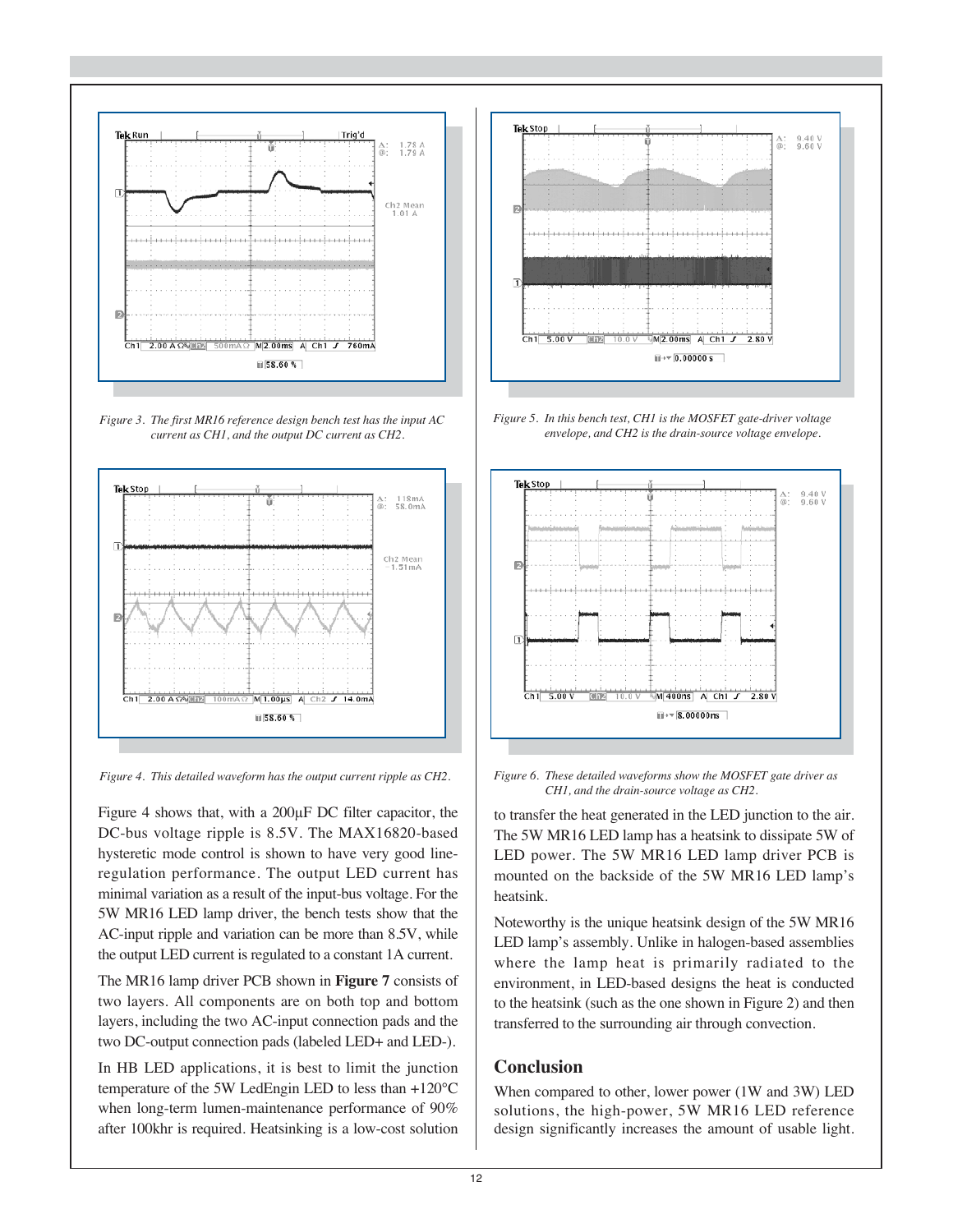

*Figure 7. The LED+ and LED- DC-output connection pads can be seen on the 5W MR16 LED lamp driver PCB silk screen (top and bottom layers).*

Therefore, this design eliminates the need for multiple emitter solutions required to meet the MR16 performance levels of a 10W halogen solution.

LedEngin is a trademark of LedEngin, Inc.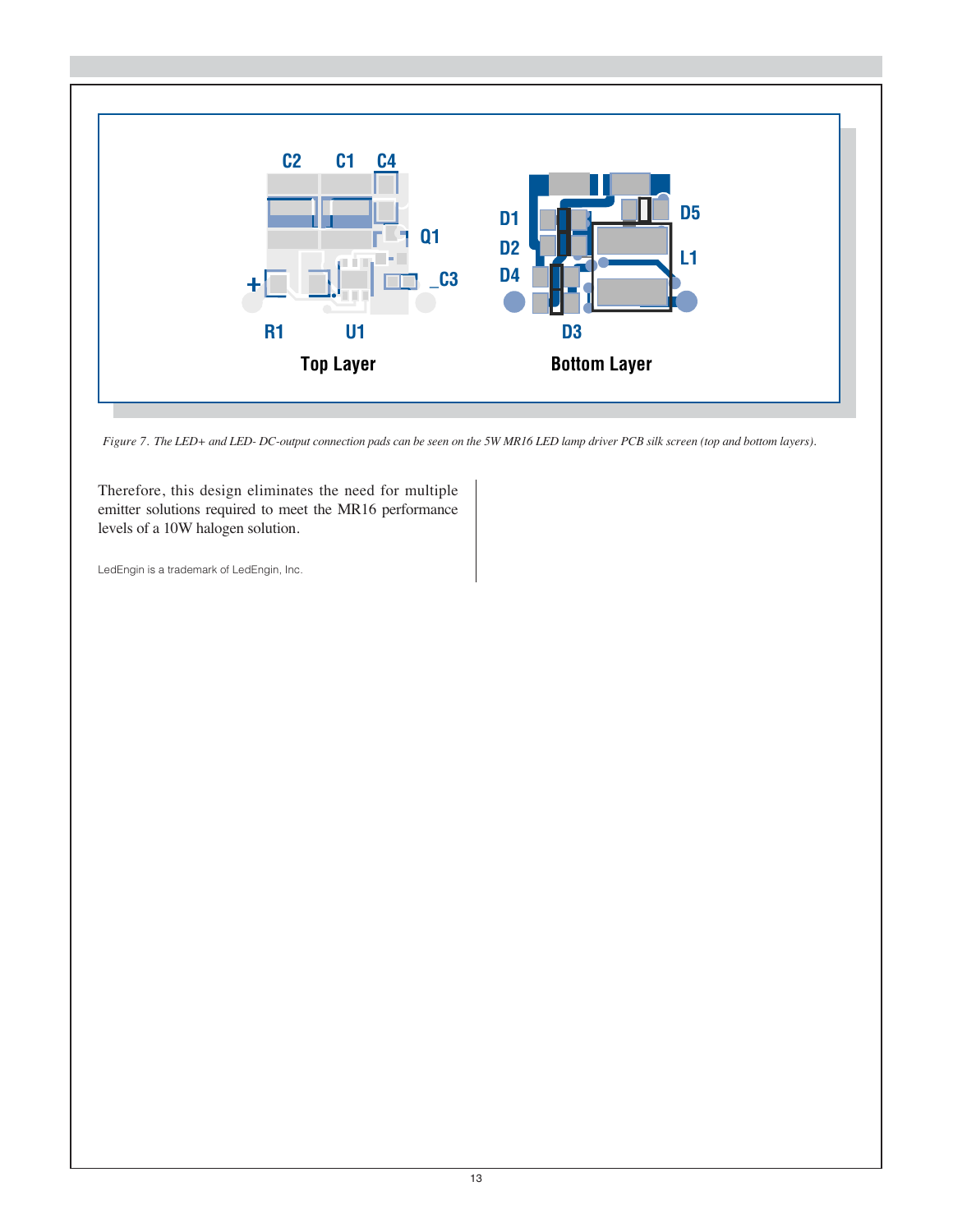# **An Introduction to Switch-Mode Power Supplies**

*Considering the multiple DC voltage levels required by many electronic devices, designers need a way to convert standard power-source potentials into the voltages dictated by the load. Voltage conversion must be a versatile, efficient, reliable process. Switch-mode power supplies (SMPSs) are frequently used to provide the various levels of DC output power needed for modern applications, and are indispensable in achieving highly efficient, reliable DC-DC power-conversion systems.*

### **Why SMPS?**

The majority of electronic DC loads are supplied from standard power sources. Unfortunately, standard source voltages may not match the levels required by microprocessors, motors, LEDs, or other loads, especially when the source voltage is not regulated. Battery-powered devices are prime examples of the problem: the typical voltage of a standard Li+ cell or NiMH stack is either too high/low or drops too far during discharge to be used in conventional applications.

#### **Versatility**

Fortunately, the versatility of SMPSs solves the problem of converting a standard source voltage into a usable, specified output voltage. There are numerous SMPS topologies, which are classified into fundamental categories—these power supplies step up, step down, invert, or even step up and down the input voltage. Unlike linear regulators, which can only step down an input, SMPS are attractive because a topology can be selected to fit nearly any output voltage.

#### **Customization**

Additionally, modern SMPS ICs are designed with varying levels of integration, allowing the engineer to choose among topologies with more or less of the standard SMPS features brought into the IC. In doing so, manufacturers ease the design burden for commonly used, applicationspecific power supplies or offer the engineer basic SMPS ICs for custom projects, thereby enhancing the versatility of these widely used devices.

#### **Efficiency**

Engineers also face the other common problem of how to convert DC power efficiently. For instance, it is often required to step down an input voltage to achieve a lower output voltage. A simple solution implements a linear regulator, as this device requires only a few capacitors and adequate thermal management. However, where such simplicity ends, inefficiency begins—even to unacceptable levels if the voltage differential is large.

The efficiency of a linear regulator is directly related to the power dropped across its pass transistor. This power drop can be significant because dissipated power is equal to  $I_{LDO}$  x ( $V_{IN}$  -  $V_{OUT}$ ). For example, when stepping down a 100mA load from a 3.6V battery to a 1.8V output, 0.18W is dropped across the linear regulator. This power drop yields a low 50% efficiency, which reduces battery longevity by 50% (assuming ideal operation).

Understanding this efficiency loss, the dutiful engineer is driven to achieve an improved solution, and here is where the SMPS excels. A well-designed SMPS can achieve 90% efficiency or more, depending on load and voltage levels. As in the previous example, using the step-down SMPS of Figure 1 instead of a linear regulator, 90% efficiency is observed. This is an efficiency improvement of 40% over the linear regulator. The advantage of the step-down SMPS is apparent, and similar or better efficiencies are observed in other SMPS topologies.

Although high efficiency is the principal advantage with SMPS designs, other benefits naturally occur as a direct result of minimizing power loss. For example, a reduced thermal footprint is observed in the SMPS when compared to its less efficient counterparts. This benefit equates to reduced thermal-management requirements. Also, more importantly, lifetime increases due to improved reliability, because components are not subjected to excessive heat, as they would be in a less efficient system.



*Figure 1. The MAX8640Y is used within a simple, step-down SMPS circuit.*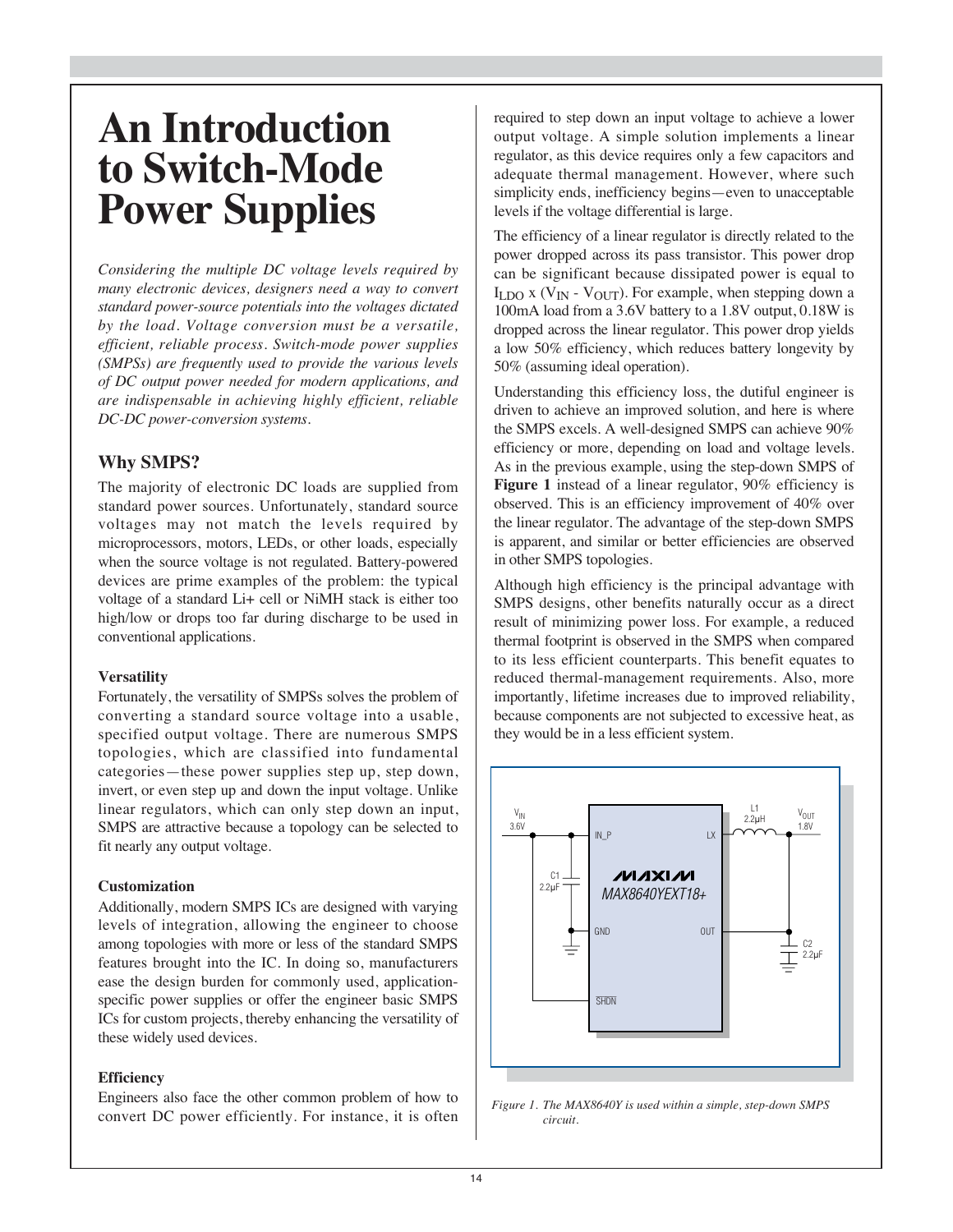

*Figure 2. Buck, boost, and buck-boost compose the fundamental SMPS topologies.* 

### **SMPS Topologies and Conversion Theory**

As mentioned in the previous section, SMPSs can convert a DC input voltage into a different DC output voltage, depending on the circuit topology. While there are numerous SMPS topologies used in the engineering world, three are fundamental and seen most often. These topologies (seen in **Figure 2**) are classified according to their conversion function: step-down (buck), step-up (boost), and step-up/down (buck-boost or inverter). The inductor charge/discharge paths included in the Figure 2 diagrams are discussed in the following paragraphs.

All three fundamental topologies include a MOSFET switch, a diode, an output capacitor, and an inductor. The MOSFET, which is the actively controlled component in the circuit, is interfaced to a controller (not shown). This controller applies a pulse-width-modulated (PWM) squarewave signal to the MOSFET's gate, thereby switching the device on and off. To maintain a constant output voltage, the controller senses the SMPS output voltage and varies the duty cycle (D) of the square-wave signal, dictating how long the MOSFET is on during each switching period  $(T<sub>S</sub>)$ . The value of D, which is the ratio of the square wave's ontime to its switching period  $(T<sub>ON</sub>/T<sub>S</sub>)$ , directly affects the voltage observed at the SMPS output. This relationship is illustrated in equations 4 and 5.

The on and off states of the MOSFET divide the SMPS circuit into two phases: a charge phase and a discharge phase, both of which describe the energy transfer of the inductor (see the path loops in Figure 2). Energy stored in the inductor during the charging phase is transferred to the

output load and capacitor during the discharge phase. The capacitor supports the load while the inductor is charging and sustains the output voltage. This cyclical transfer of energy between the circuit elements maintains the output voltage at the proper value, in accordance with its topology.

The inductor is central to the energy transfer from source to load during each switching cycle. Without it, the SMPS would not function when the MOSFET is switched. The energy (E) stored in an inductor (L) is dependent upon its current (I):

$$
E = \frac{1}{2} x L x I^2
$$
 Eq. 1

Therefore, energy change in the inductor is gauged by the change in its current  $(\Delta I_L)$ , which is due to the voltage applied across it  $(V<sub>L</sub>)$  over a specific time period ( $\Delta T$ ):

$$
\Delta I_{L} = \frac{V_{L} \times \Delta T}{L}
$$
 Eq. 2

The  $(\Delta I_{I})$  is a linear ramp, as a constant voltage is applied across the inductor during each switching phase (**Figure 3**). The inductor voltage during the switching phase can be determined by performing a Kirchoff's voltage loop, paying careful attention to polarities and  $V_{IN}$  /  $V_{OUT}$ relationships. For example, inductor voltage for the step-up converter during the discharge phase is  $-(V_{\text{OUT}} - V_{\text{IN}})$ . Because  $V_{\text{OUT}} > V_{\text{IN}}$ , the inductor voltage is negative.

During the charge phase, the MOSFET is on, the diode is reverse biased, and energy is transferred from the voltage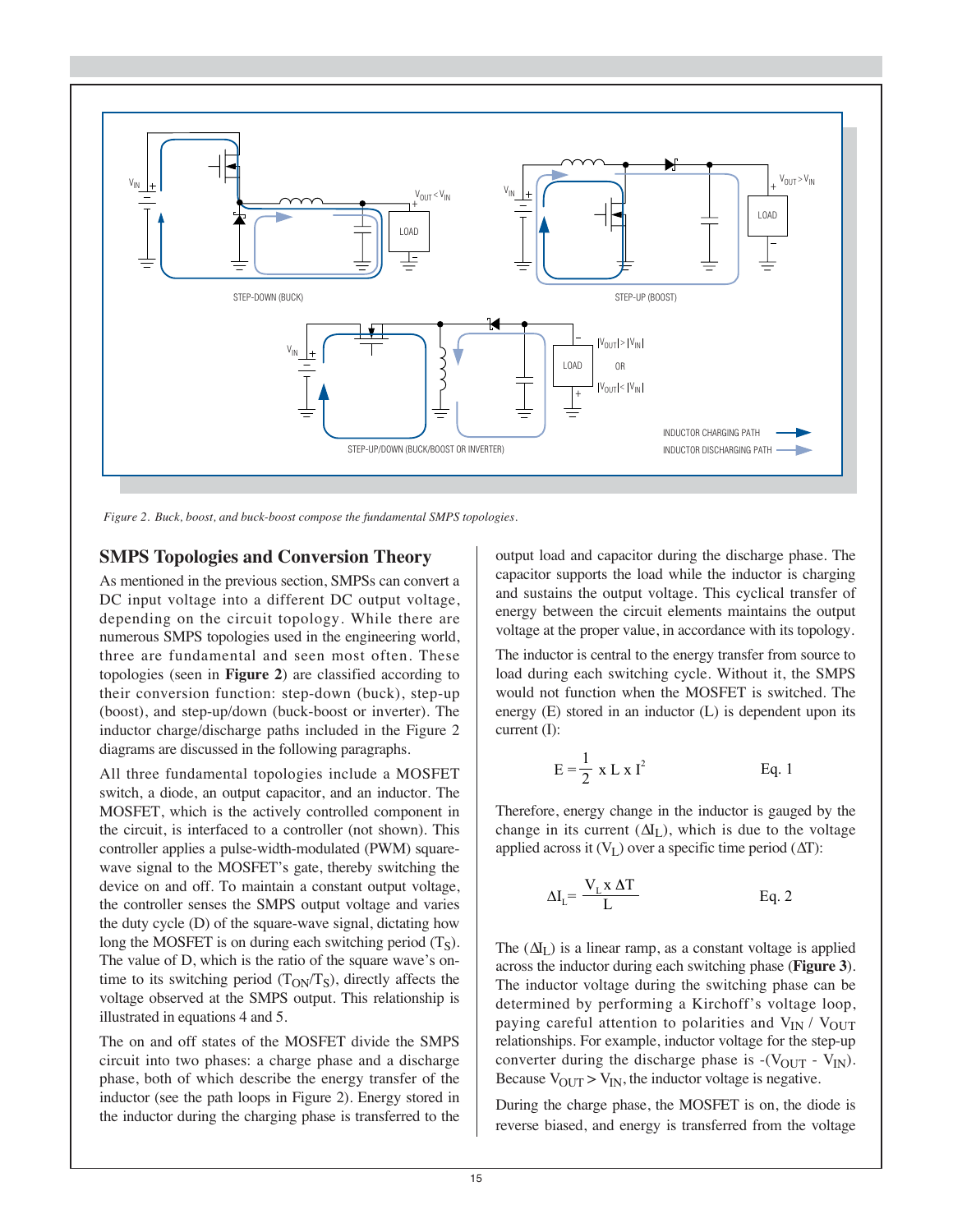

*Figure 3. Voltage and current characteristics are detailed for a steady-state inductor.* 

source to the inductor (Figure 2). Inductor current ramps up because  $V<sub>L</sub>$  is positive. Also, the output capacitance transfers the energy it stored from the previous cycle to the load in order to maintain a constant output voltage.

During the discharge phase, the MOSFET turns off, and the diode becomes forward biased and, therefore, conducts. Because the source is no longer charging the inductor, the inductor's terminals swap polarity as it discharges energy to the load and replenishes the output capacitor (Figure 2). The inductor current ramps down as it imparts energy, according to the same transfer relationship given previously.

The charge/discharge cycles repeat and maintain a steadystate switching condition. During the circuit's progression to a steady state, inductor current builds up to its final level, which is a superposition of DC current and the ramped AC current (or inductor ripple current) developed during the two circuit phases (Figure 3). The DC current level is related to output current, but depends on the position of the inductor in the SMPS circuit.

The ripple current must be filtered out by the SMPS in order to deliver true DC current to the output. This filtering action is accomplished by the output capacitor, which offers little opposition to the high-frequency AC current. The unwanted output-ripple current passes through the output capacitor, and maintains the capacitor's charge as the current passes to ground. Thus, the output capacitor also stabilizes the output voltage. In nonideal applications, however, equivalent series resistance (ESR) of the output capacitor causes output-voltage ripple proportional to the ripple current that flows through it.

So, in summary, energy is shuttled between the source, the inductor, and the output capacitor to maintain a constant output voltage and to supply the load. But, how does the SMPS's energy transfer determine its output voltageconversion ratio? This ratio is easily calculated when steady state is understood as it applies to periodic waveforms.

To be in a steady state, a variable that repeats with period T<sub>S</sub> must be equal at the beginning and end of each period. Because inductor current is periodic due to the charge and discharge phases described previously, the inductor current at the beginning of the PWM period must equal inductor current at the end. This means that the change in inductor current during the charge phase ( $ΔI<sub>CHARGE</sub>$ ) must equal the change in inductor current during the discharge phase  $(\Delta I_{DISCHARGE})$ . Equating the change in inductor current for the charge and discharge phases, an interesting result is achieved, which is also referred to as the volt-second rule:

 $|\Delta I_{CHARGE}| = |\Delta I_{DISCHARGE}|$ 

$$
\left| \frac{V_{L(CHARGE)} \times D \times T_s}{L} \right| = \left| \frac{V_{L(DISCHARGE)} \times (1 - D) \times T_s}{L} \right| \quad Eq. 3
$$
  
\n
$$
\left| V_{L(CHARGE)} \right| \times D \times T_s = \left| V_{L(DISCHARGE)} \right| \times (1 - D) \times T_s
$$

Simply put, the inductor voltage-time product during each circuit phase is equal. This means that, by observing the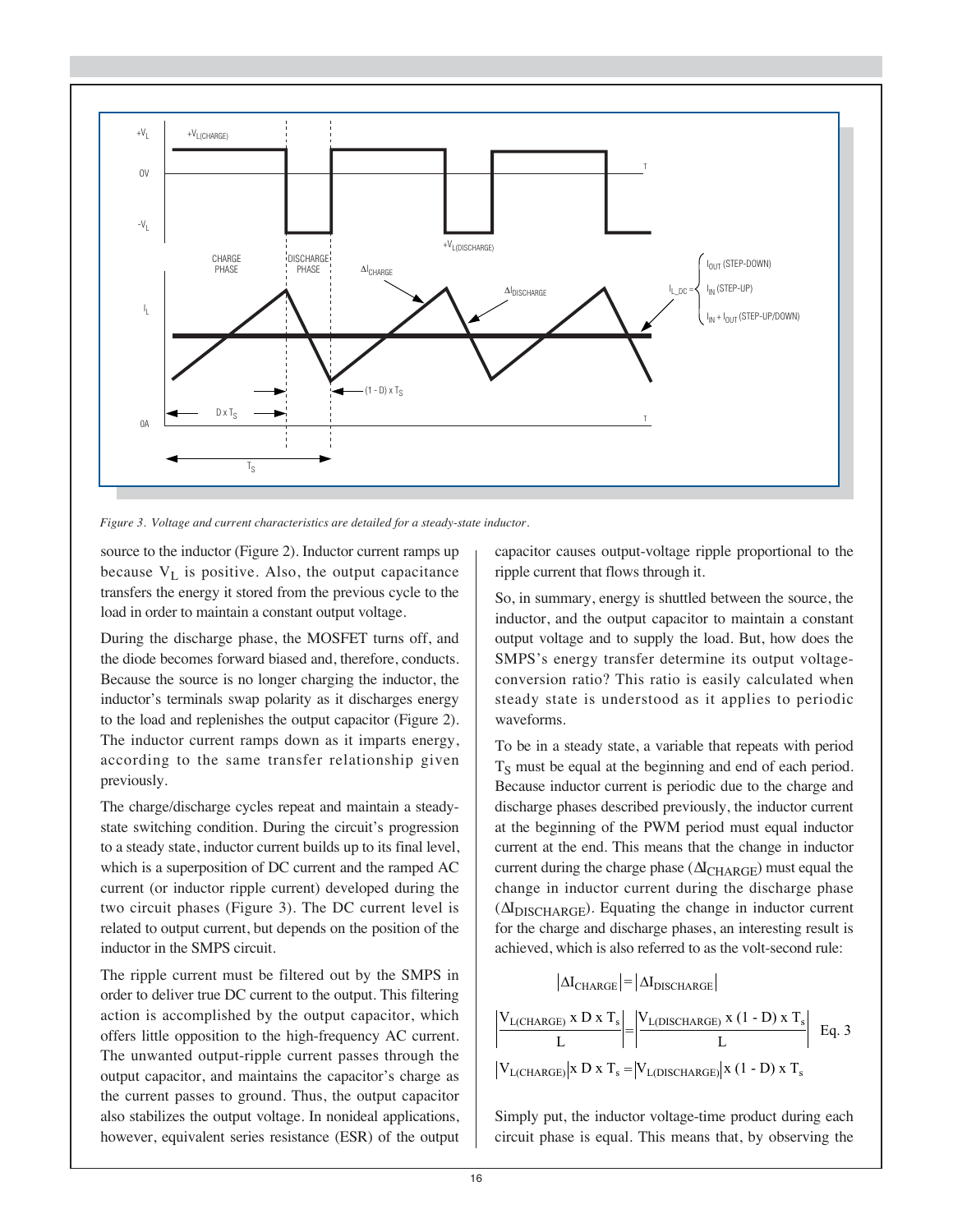SMPS circuits of Figure 2, the ideal steady-state voltage-/ current-conversion ratios can be found with little effort. For the step-down circuit, a Kirchhoff's voltage loop around the charge phase circuit reveals that inductor voltage is the difference between  $V_{IN}$  and  $V_{OUT}$ . Likewise, inductor voltage during the discharge phase circuit is  $-V_{\text{OUT}}$ . Using the volt-second rule from equation 3, the following voltage-conversion ratio is determined:

$$
|V_{IN} - V_{OUT}| \times D = |-V_{OUT}| \times (I - D)
$$
  

$$
\frac{V_{OUT}}{V_{IN}} = D
$$
 Eq. 4

Further, input power  $(P_{IN})$  equals output power  $(P_{OUT})$  in an ideal circuit. Thus, the current-conversion ratio is found:

$$
P_{IN} = P_{OUT}
$$
  
\n
$$
I_{IN} \times V_{IN} = I_{OUT} \times V_{OUT}
$$
 Eq. 5  
\n
$$
\frac{I_{IN}}{I_{OUT}} = \frac{V_{OUT}}{V_{IN}} = D
$$

From these results, it is seen that the step-down converter reduces  $V_{IN}$  by a factor of D, while input current is a Dmultiple of load current. **Table 1** lists the conversion ratios for the topologies depicted in Figure 2. Generally, all SMPS conversion ratios can be found with the method used to solve equations 3 and 5, though complex topologies can be more difficult to analyze.

**Table 1. SMPS Conversion Ratios**

| <b>Topology</b> | <b>Voltage-Conversion</b><br><b>Ratio</b>      | <b>Current-Conversion</b><br><b>Ratio</b> |
|-----------------|------------------------------------------------|-------------------------------------------|
| Step-down       | $V_{\text{OUT}}/V_{\text{IN}} = D$             | $I_{IN}$ / $I_{OUIT} = D$                 |
| Step-up         | $V_{\text{OUT}}/V_{\text{IN}} = 1/(1 - D)$     | $I_{IN} / I_{OUIT} = 1 / (1 - D)$         |
| Step-up/down    | $V_{\text{OUT}} / V_{\text{IN}} = D / (1 - D)$ | $I_{IN}$ / $I_{OUT}$ = D / (1 - D)        |

## **Disadvantages and Tradeoffs of SMPSs**

Of course, the high efficiency afforded by SMPSs is not without its penalties. Perhaps the most often cited issue regarding switch-mode converters is their propensity to radiate electromagnetic interference (EMI) and conduct noise. Electromagnetic radiation is caused by the fast transitions of current- and voltage-switching waveforms that exist in SMPS circuits. Rapidly changing voltages at the inductor node cause radiated electric fields, while fast-switching currents of the charge/discharge loops produce magnetic fields. Conducted noise, however, is propagated to input and output circuits when SMPS input/output capacitances and PCB parasitics present higher impedances to switching currents. Fortunately, good component placement and PCB layout techniques can successfully combat EMI and reduce noise.

SMPSs also can be quite complex and require additional external components, both of which can equate to an increase in overall cost of the power supply. Fortunately, most SMPS IC manufacturers provide detailed literature not only about device operation, but also about choosing correct external components. Additionally, the high levels of integration in modern SMPS ICs can reduce the number of external components required.

Despite these issues, SMPSs are widely used in numerous applications. The disadvantages can be managed, and the efficiency and versatility gained from their use is very desirable, and often required.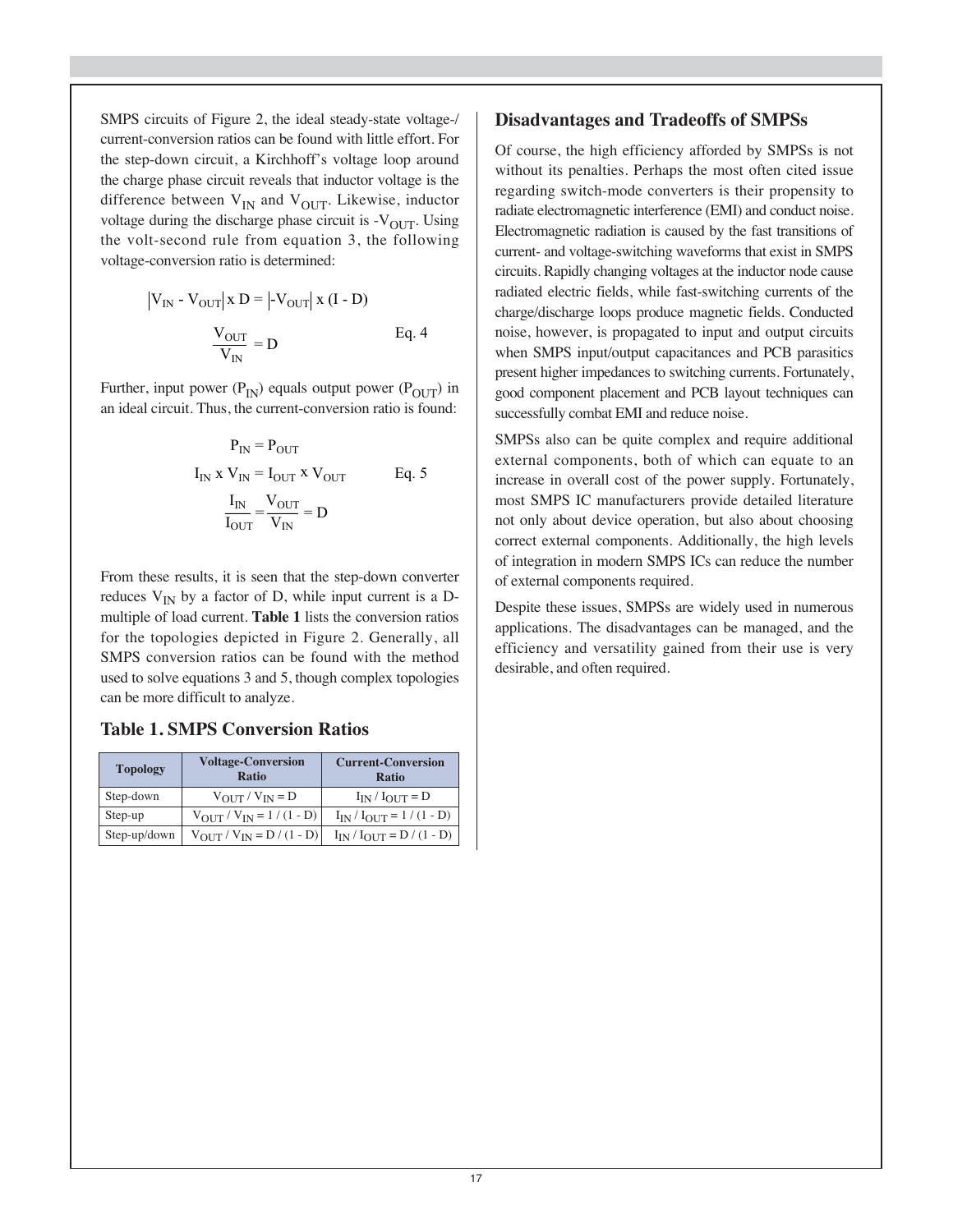# *DESIGN SHOWCASE*

# **Low-Cost Power-Supply Sequencer**

Most point-of-load DC-DC converters can be powered up sequentially by wiring the power-good output of one converter to the enable input of the next. That approach works well for simple designs, but it does not satisfy a requirement of many modern microprocessors and DSPs that the power-supply rails be sequenced in reverse order during power-down. Various vendors provide programmable-sequencing ICs for that purpose, but these parts are usually too expensive for cost-sensitive applications.

An alternative to programmable-sequencing ICs, the circuit of **Figure 1** can sequence and monitor four power-supply rails economically and effectively. Four DC-DC power supplies individually provide the application circuit with 3.3V, 2.5V, 1.8V, and 1.2V, respectively. A quad supervisor circuit (U1) monitors each rail and generates the master power-OK (POK) signal. Also during power-up, U1 ensures that the next supply in the sequence does not turn on until the preceding supply voltage is valid. A second quad supervisor (U2) creates the power-up and powerdown sequences using an RC circuit consisting of R1, R2, R3, and C1. External resistive dividers are not necessary, because each supervisor has internally set thresholds.

A power-up sequence is initiated by connecting the power on/off signal to the 5V input, which causes C1 to charge through R2. As the capacitor voltage slowly exceeds 1.2V, then 1.8V, 2.5V, and 3.3V, each corresponding U2 output floats, thereby allowing the power supplies to turn on in a



*Figure 1. Using inexpensive ICs, this circuit first applies the four supply voltages in a specified order at power-up, then applies them in reverse order at power-down.*